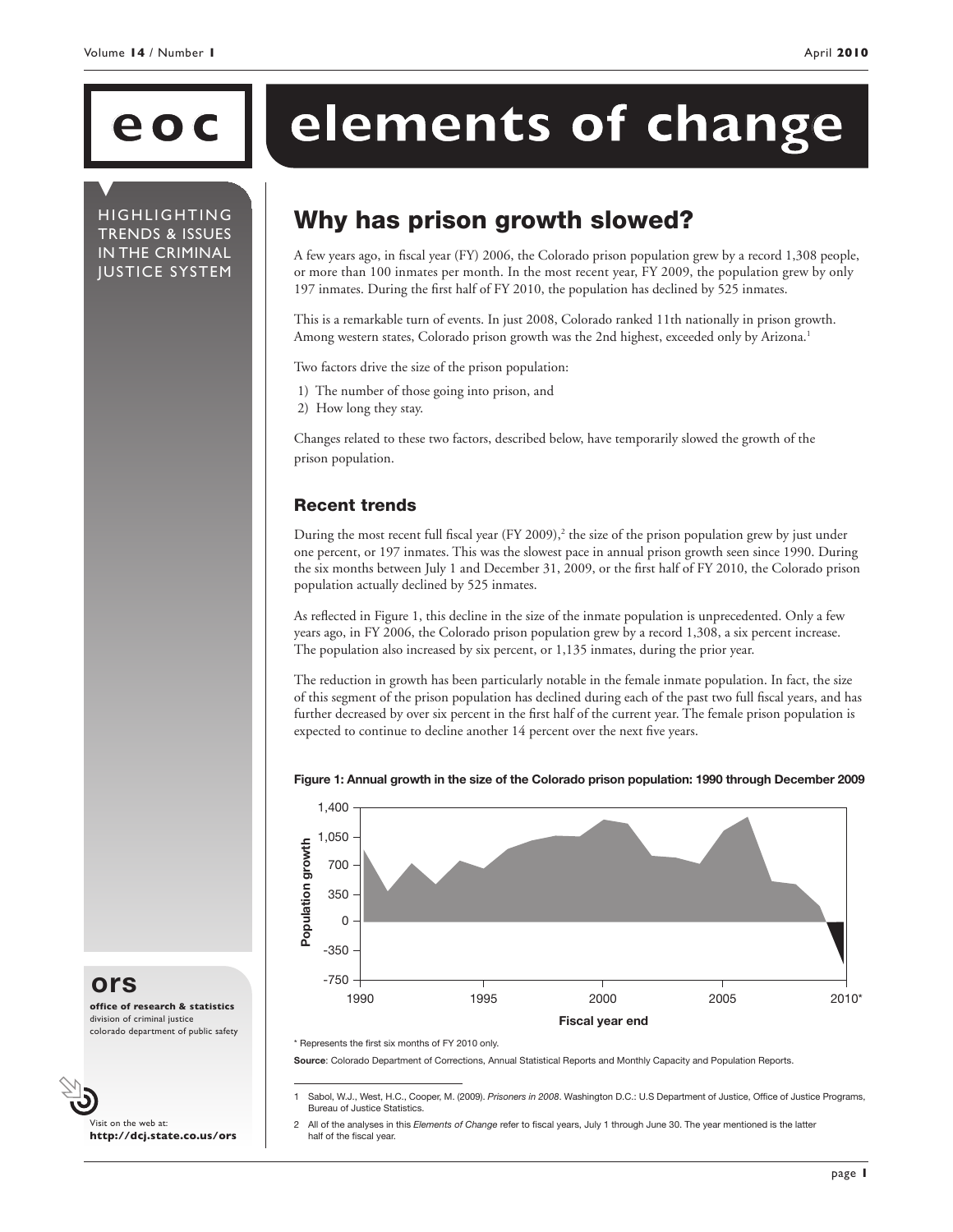#### *Two factors drive the size of the prison population:*

**eoc**

- *1) The number of those going into prison, and*
- *2) How long they stay.*

#### Why is the population declining?

Several factors are contributing to lowering the number of individuals sent to prison; other factors are reducing how long prisoners are incarcerated. These are summarized below.

#### **Policy changes affecting length of stay (LOS) in prison**

- House Bill 09-1351 increased the amount of earned time certain inmates can receive.<sup>3</sup> In addition, certain qualified inmates can 'earn' their release 30 to 60 days prior to their mandatory release date. The enactment of this legislation has lead to an increase in the number of prison releases in the first months of 2010.4
- The Colorado Department of Corrections implemented an Accelerated Transition Pilot Program in September 2009. By means of this program, certain offenders may be released to parole supervision six months prior to their mandatory release date. This program is also intended to accelerate discharges from parole.<sup>5</sup>
	- o Between early September and December 31, 2009, 246 inmates were released to parole due to this pilot program. On average, this group was released nearly three months early.<sup>6</sup> This equates to a reduction of 61 prison years, and a savings of 1.2 million dollars in prison costs.7
		- This trend may not continue as significantly fewer inmates were released each month following October, during which the greatest number of releases occurred.<sup>8</sup>
	- o During this same period, 422 parolees received an early parole discharge due to the Accelerated Transition Pilot Program.<sup>9</sup> These parolees were discharged from parole an average of 8.4 months early. This represents a savings of over 1 million dollars in parole supervision costs.<sup>10</sup>
		- • Given that 33.5 percent of parolees return to prison due to a technical violation of parole within five years, shortened parole periods are likely to result in fewer returns to prison and additional savings.<sup>11</sup>

#### **Decline in the at-risk population**

• The population currently found to be most strongly correlated with increases in felony filings in district courts is the 19 through 39 year old age group. The growth rate for this age group declined significantly in 2009 and is expected to remain low for several more years.



<sup>3</sup> 'Earned time' provides an incentive by which inmates may reduce their prison term in exchange for participation in programs such as education, vocational training, treatment and work programs. Earned time is distinguished from, and can be offered in addition to, "good time" credits, which are awarded to offenders who follow prison rules.

<sup>4</sup> Colorado Department of Corrections Monthly Population and Capacity Reports. Available at: https://exdoc.state. co.us/secure/combo2.0.0/ajax/ajax\_frontend.php?id=5027.

<sup>5</sup> Colorado Department of Corrections. (2010). *Accelerated Transition Pilot Program*. Colorado Springs, CO: Colorado Department of Corrections. Available at: https://exdoc.state.co.us/secure/combo2.0.0/userfiles/folder\_61/AccTransition\_Dec\_FY10.pdf

<sup>6</sup> Ibid.

<sup>7</sup> (246 releases \*3 months)/12=61.5 years. The FY 2008 private prison rate of \$54.93 per day was applied to determine estimated savings.

<sup>8</sup> In September 2009, the month of implementation, 28 inmates were released by the parole board under this program. In October the board released 122 inmates, followed by 64 and 32 in November and December, respectively. See Colorado Department of Corrections. (2010). *Accelerated Transition Pilot Program*. Colorado Springs, CO: Colorado Department of Corrections.

<sup>9</sup> Colorado Department of Corrections. (2010). *Accelerated Transition Pilot Program*. Colorado Springs, CO: Colorado Department of Corrections.

<sup>10</sup> The FY 2008 parole supervision cost of \$9.76 per day was applied to determine estimated savings.

<sup>11</sup> O'Keffe, M., Barr, B. (2009). *Statistical Report: Fiscal Year 2008*. Colorado Springs, CO: Colorado Department of Corrections.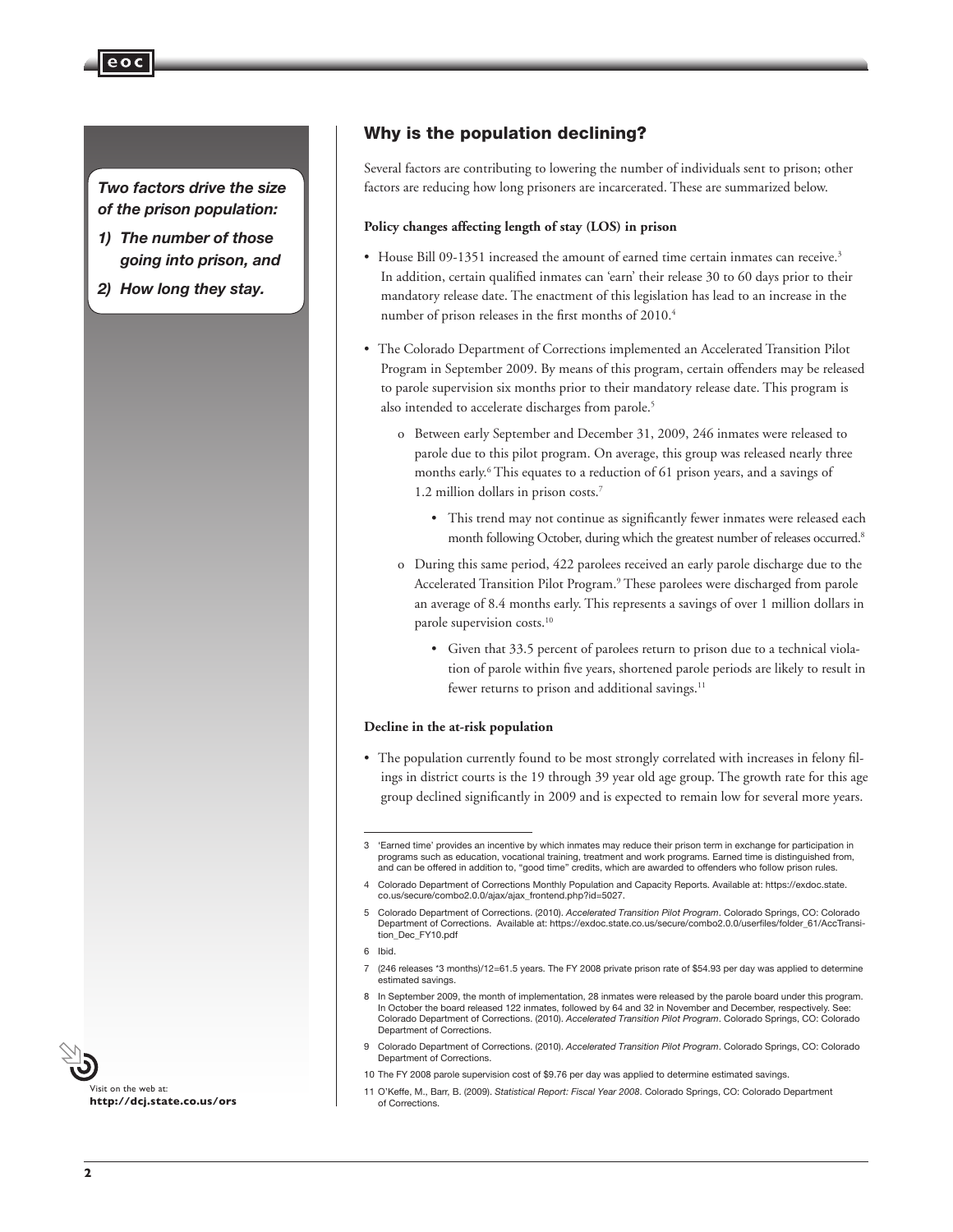• This demographic phenomenon is accompanied by the fact that "Baby Boomers" are aging out of their crime-prone years. These demographic changes likely contribute to lower crime rates and perhaps lower recidivism rates for older offenders.<sup>12</sup>

#### **Decline in crime and prosecution**

- • Colorado's reported crime rate declined by 25 percent between 2005 and 2007, from 4,438 to 3,354 per 100,000 residents.13 The National Crime Victimization Survey for 2008 reported the lowest violent and property crime rates in three decades.<sup>14</sup>
- • Each year since 2007 the number of felony court filings has declined, coinciding with a decline in new court commitments to prison.<sup>15</sup>

#### **Fewer prison admissions**

- Fewer offenders were admitted to prison in 2009 than during the prior year.<sup>16</sup> Admissions are expected to decline further this year.
	- o The decrease in admission growth is due mainly to a decline in new court commitments and not a decline in technical parole violators, as shown in Figure 2. The decline in new court commitments is related to the decline in filings. The number of new court commitments to prison decreased during each of the past two years, by just over one percent in 2008 and by six percent in 2009.<sup>17</sup>

#### Figure 2: Commitments to prison declined while technical parole returns continue to increase



Source: Colorado Department of Corrections, Annual Statistical Reports.

12 An example of the impact age has on reoffending may be drawn from Colorado's community corrections system. Based on an analysis of discharges between FY 2004 and FY 2007, recidivism rates were found to decrease with age. The average age for those who recidivated was statistically significantly lower than for those that did not recidivate.

14 This finding is not state-specific. It is based on a national survey of more than 77,000 individuals who were surveyed at 6 month intervals in 2008. See Rand, M. (2009). *Criminal Victimization, 2008*. Washington, DC: Bureau of Justice Statistics, Office of Justice Programs, U.S. Department of Justice.

16 Colorado Department of Corrections. (2005 – 2009). *Admission and Release Trends Statistical Bulletins*. Colorado Springs, CO: Colorado Department of Corrections.



17 Ibid.

<sup>13</sup> FBI, Uniform Crime Reports, prepared by the National Archive of Criminal Justice Data available at http://www.ojp. usdoj.gov/bjs.

<sup>15</sup> The number of such filings declined by 4.9 percent over FY 2007, by 8.5 percent in FY 2008, and by 2.5 percent in FY 2009.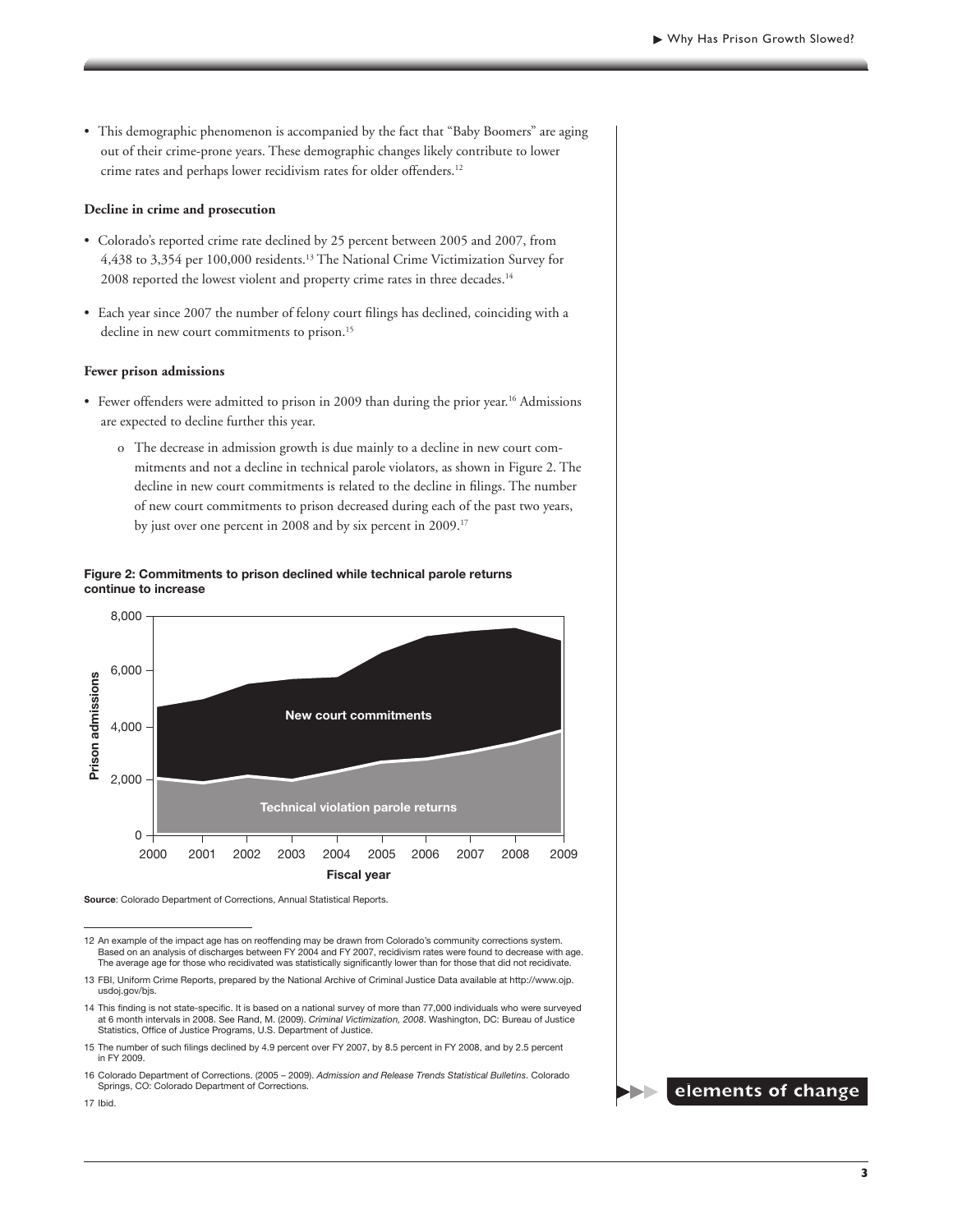*Probation revocations to prison decreased by 299 offenders during 2008. Each of these individuals would likely have stayed 2-3 years. This important trend is likely a result of initiatives spearheaded by the state Division of Probation Services to promote the implementation of evidence-based practices in many jurisdictions across the state.*

**eoc**



- o Female new court commitments to prison fell by almost 10 percent in 2009, and by almost 11 percent the prior year. Male new court commitments, after remaining relatively stable in 2008, also declined by more than five percent in 2009.18
- • Female admissions, including both new court commitments and parole returns, have fallen over the past two years. Total admissions of women fell by 3.6 percent in 2008 and by almost 4 percent in 2009. This is in sharp contrast to the growth experienced several years ago: in 2005 the number of women admitted to prison increased by 29 percent and by 14 percent the prior year.<sup>19</sup>
- Probation revocations to prison declined. The number of probationers revoked to prison for either a technical violation or a new crime declined from 2,338 in 2006 to 2,039 in 2008, a 13 percent drop.20 This occurred in spite of a 15 percent *increase* in the number of adults on probation over the same period of time.

#### The decline in prison admissions coincides with reductions in certain types of crimes

Table 1 displays the change in the number of admissions over the most recent fiscal year for the eight most prevalent conviction crimes among prison admissions. The crimes presented indicate the most serious conviction crime associated with all prison admissions excluding those resulting from a technical violation of parole. As shown:

- • Admissions for **drug crimes** declined by seven percent between FY 2008 and FY 2009. Over the past three years, such admissions declined by over 15 percent. The number of adults arrested in Colorado for drug crimes has also declined during recent years.<sup>21</sup>
- • The most significant decline was observed in admissions for **motor vehicle theft**, with a 20 percent drop over the past year. The arrest rate for this crime has also significantly declined in recent years: in 2004, the number of arrests per 100,000 Colorado adults was 56 compared to 25 in 2008, a drop of more than half. For juveniles, the decrease was even greater, from 77 arrests per 100,000 juveniles in 2004 to 34 in 2008.<sup>22</sup>
- • Admissions for **forgery** declined by almost 13 percent between 2008 and 2009. The number of adults arrested for forgery decreased by over 60 percent between 2006 and 2008, from 1,709 in 2006 to 1,050 in 2008.23
- • Significant declines were seen in admissions for **escape**, with a 16 percent drop between FY 2008 and FY 2009. During this period, escapes from community corrections programs (which includes only one of several offender populations that may be charged with escape) dropped approximately 30 percent.<sup>24</sup>

<sup>18</sup> Ibid.

<sup>19</sup> Ibid.

<sup>20</sup> Schlessinger, K., Wilks, D., Nash, K. (2007). *Pre-release Termination and Post-release Recidivism Rates of Colorado's Probationers: FY 2006 Releases.* Denver, CO: Colorado Judicial Branch, Division of Probation Services; Wilks, D., Nash, K. (2008). *Pre-release Termination and Post-release Recidivism Rates of Colorado's Probationers: FY 2007 Releases.* Denver, CO: Colorado Judicial Branch, Division of Probation Services; Wilks, D., Nash, K. (2009). *Prerelease Termination and Post-release Recidivism Rates of Colorado's Probationers: FY 2008 Releases.* Denver, CO: Colorado Judicial Branch, Division of Probation Services.

<sup>21</sup> According to the Colorado Bureau of Investigation's *Crime in Colorado* report, 16,266 adults were arrested for drug offenses in 2006, 15,672 in 2007 and 15,032 in 2008. See http://cbi.state.co.us/ddr/docs\_reports.asp.

<sup>22</sup> Colorado Bureau of Investigation. (2009). *Crime in Colorado*. Denver, CO: Colorado Department of Public Safety, Colorado Bureau of Investigation. Denver, CO. Available at: http://cbi.state.co.us/ddr/docs\_reports.asp.

<sup>23</sup> Ibid.

<sup>24</sup> Adams, C., Harrison, L., & English, K. (in progress). *Residential Community Corrections in Colorado: A Study of Program Outcomes and Recidivism*. Denver, CO: Colorado Division of Criminal Justice.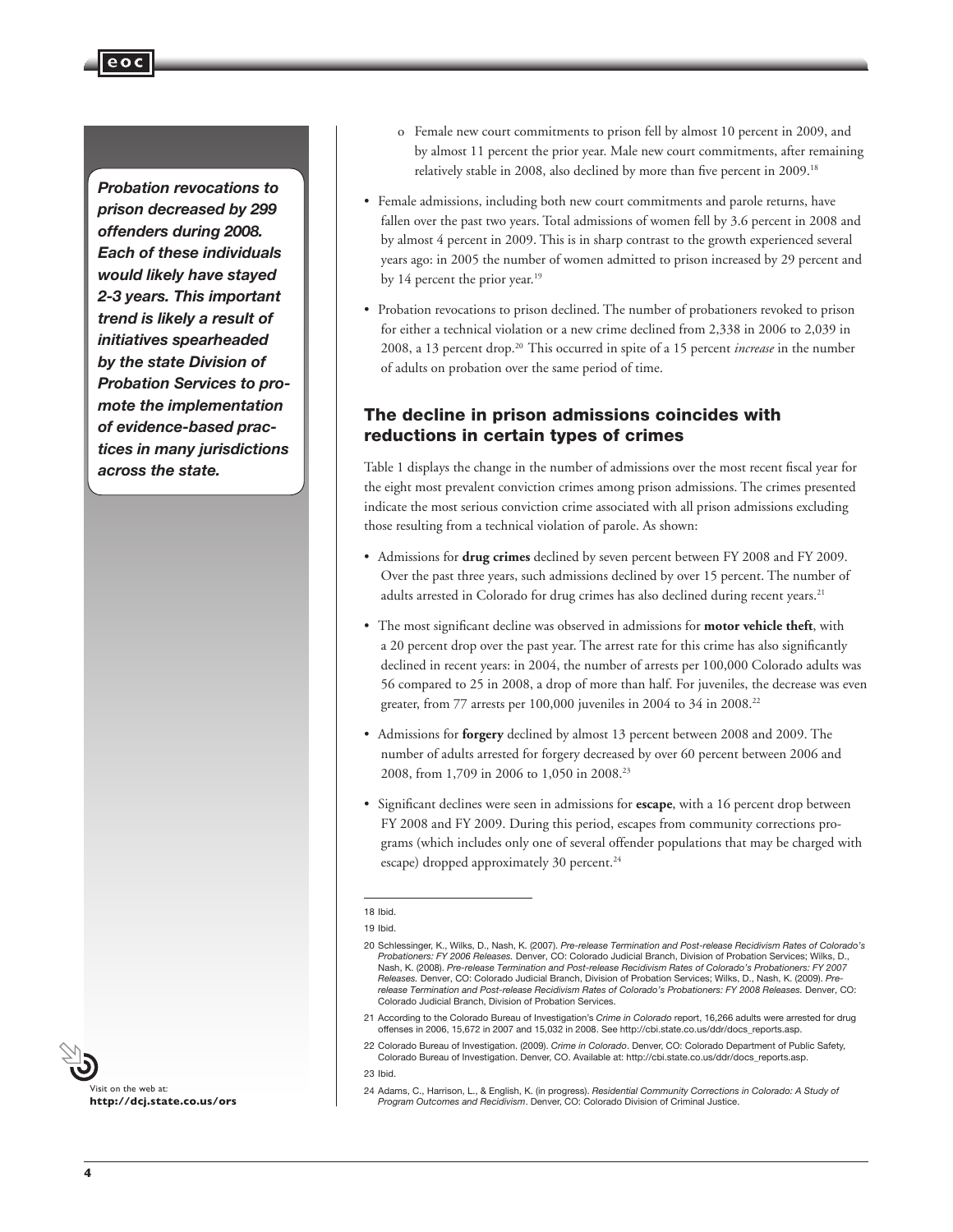- • Admissions for **burglary**, **theft**, and other **property crimes** declined by 11.5 percent over the past year.
- • Admissions for **assault** and **menacing** declined by 6.5 percent over the past year.
- • A 5.6 percent drop in admissions for **sexual assault** was also observed over the past year.
- Admissions for the seven crime types discussed above accounted for 83 percent of all new court commitments and parole returns with a new crime during fiscal years 2008 and 2009.
- • While admissions due to **robbery** increased by 20 percent between FY 2008 and FY 2009, robberies account for less than four percent of all admissions with a new crime.

#### Table 1: Change in new court commitments and parole returns with a new crime for select crime categories

| Most serious crime         | Percent change<br>between<br>FY 2008 and FY 2009 | <b>Percent of</b><br>total admissions,*<br>FY 2008 and FY 2009<br>combined |  |
|----------------------------|--------------------------------------------------|----------------------------------------------------------------------------|--|
| All crime types            | $-6.2%$                                          | 100.0%                                                                     |  |
| All drug crimes            | $-7.3%$                                          | 24.9%                                                                      |  |
| Burglary/other property**  | $-11.5%$                                         | 21.4%                                                                      |  |
| Assault/menacing           | $-6.5%$                                          | 11.9%                                                                      |  |
| <b>Escape</b>              | $-16.3%$                                         | 8.7%                                                                       |  |
| Sexual assault             | $-5.6%$                                          | 6.3%                                                                       |  |
| <b>Robbery</b>             | 19.9%                                            | 3.8%                                                                       |  |
| <b>Forgery</b>             | $-12.7%$                                         | 3.5%                                                                       |  |
| <b>Motor vehicle theft</b> | $-20.0\%$                                        | 3.4%                                                                       |  |

Source: Prison admissions data provided by the Colorado Department of Corrections. Data are considered preliminary. \* Total number of new court commitments and parole returns with a new crime: parole returnsfor technical violations are excluded.

\*\* Includes burglary, theft, theft by receiving, criminal trespassing, and criminal mischief.

#### The Colorado prison population is expected to decline for the first time

Prison population forecasts are produced annually by the Colorado Division of Criminal Justice. The most recent forecasts, published in January 2010, are provided in Table 2. The actual number of inmates under the jurisdiction of the Colorado Department of Corrections over the past ten years and the expected numbers over the next seven are depicted in Figure 3.

**The Colorado prison population is anticipated to decline in upcoming years by nearly five percent**. The forecast accounts for the following:

- Policy changes mentioned above,
- • Recent trends in admissions to prison, and
- • Changes in Colorado demographics, crime rates, and court filings.

*The Colorado adult prison population is expected to decrease by over 1,000 inmates over the next seven years, from an actual population of 23,186 to a projected population of 22,127 offenders.*

**elements of change**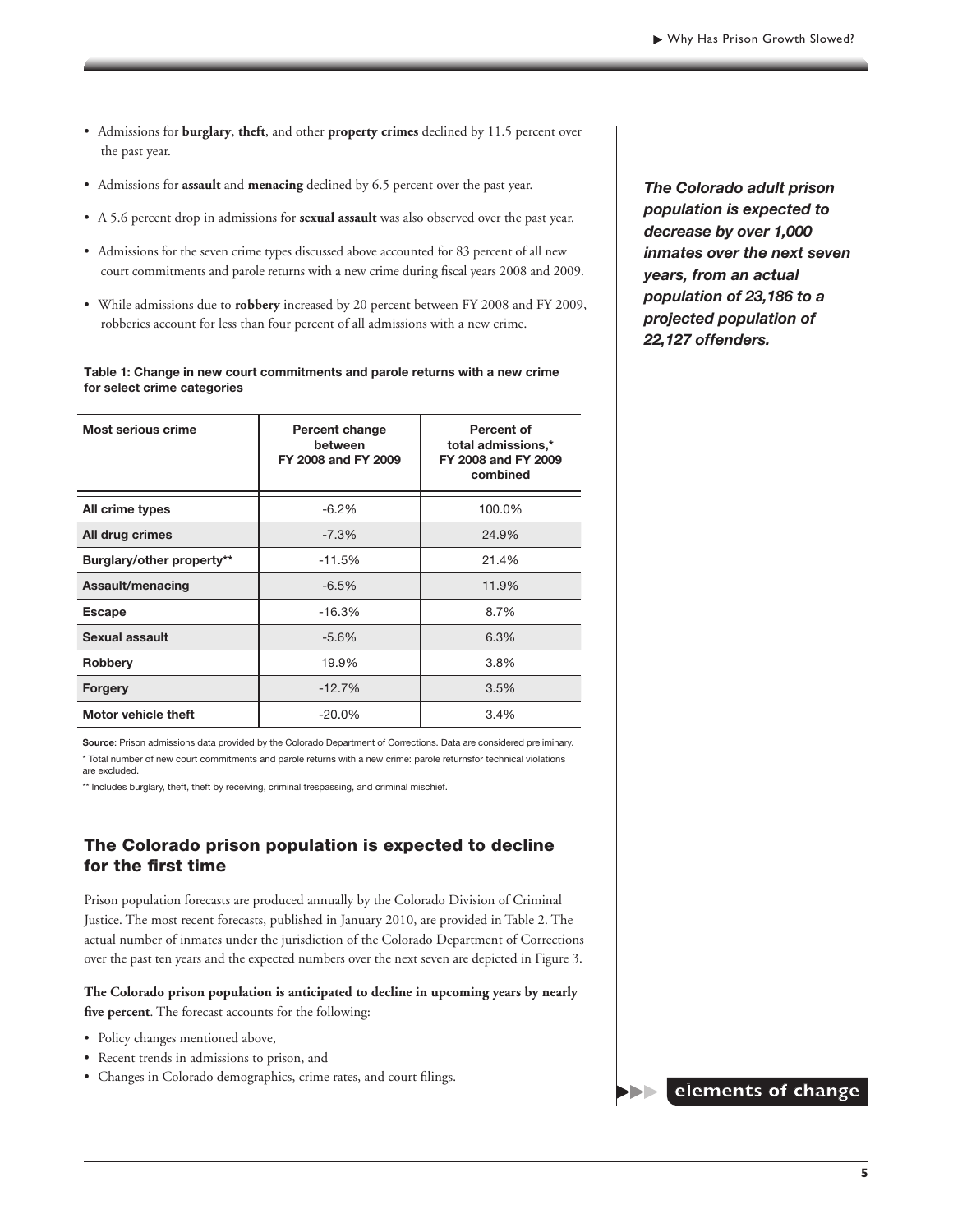

Over the next five years, the number of inmates in prison is expected to decrease by over 1,000 inmates, from an actual population of 23,186 (in July, 2009) to a projected population of 22,127 (by June, 2016). The greatest decline is expected during 2010, with a four percent reduction in the total prison population. The decline is expected to continue at a reduced rate through 2012, and then begin a period of slow growth from 2013 through 2016, as shown in Figure 3.<sup>25</sup>

The number of men in prison is expected to decrease 3.5 percent between the end of 2009 and 2016, from 20,896 to 20,158, whereas the number of women in prison is expected to decrease 14 percent during this period, from 2,290 to 1,969.

| <b>Fiscal</b><br>year end | Total<br>prison population |                  | Men    |                  | Women |                  |
|---------------------------|----------------------------|------------------|--------|------------------|-------|------------------|
|                           | Count                      | Annual<br>growth | Count  | Annual<br>growth | Count | Annual<br>growth |
| 2009*                     | 23,186                     | 0.86%            | 20,896 | 1.02%            | 2,290 | $-0.65%$         |
| 2010                      | 22,280                     | $-3.91%$         | 20,185 | $-3.40%$         | 2,095 | $-8.53%$         |
| 2011                      | 21,669                     | $-2.74%$         | 19,690 | $-2.45%$         | 1.979 | $-5.52%$         |
| 2012                      | 21,530                     | $-0.64%$         | 19,582 | $-0.55%$         | 1,948 | $-1.57%$         |
| 2013                      | 21,662                     | 0.61%            | 19,764 | 0.93%            | 1,898 | $-2.57%$         |
| 2014                      | 21,817                     | 0.72%            | 19,927 | 0.82%            | 1,890 | $-0.42%$         |
| 2015                      | 22,037                     | 1.01%            | 20,114 | 0.94%            | 1,923 | 1.75%            |
| 2016                      | 22,127                     | 0.41%            | 20,158 | 0.22%            | 1,969 | 2.39%            |

#### Table 2: DCJ December 2009 adult prison population projections, actual and projected populations FY 2009 through FY 2016

\*Actual population, source: DOC Monthly Capacity and Population Reports.

#### Figure 3: Actual and projected total prison populations FY 2000 through FY 2016





25 Harrison, L. (2010). *Division of Criminal Justice Correctional Population Forecasts*. Denver, CO: Colorado Department<br>.of Public Safety, Division of Criminal Justice, Office of Research and Statistics. Available at htt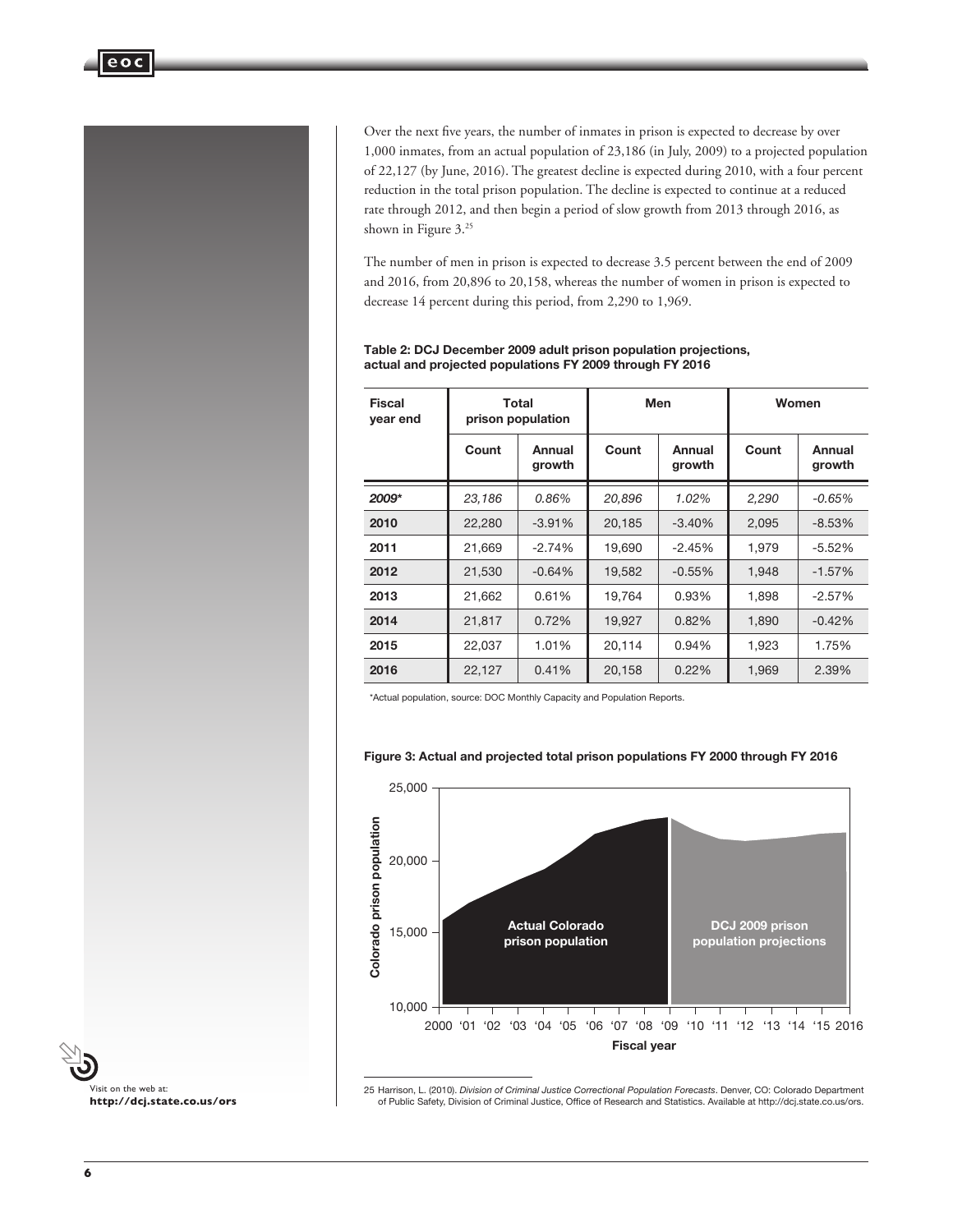#### The trend is national

Colorado is not alone. Twenty states reported a decline in the number of prisoners under their jurisdiction in 2008, and 28 reported a decline in the state incarceration rate per 100,000 residents (see Figure 4). This trend results from fewer prison admissions and an increase in the rate of releases, according to an analysis conducted by the U.S. Bureau of Justice Statistics.<sup>26</sup>

A recent report issued by the Pew Center on the States confirms that this trend has continued. As of the end of 2009, the number of people under the jurisdiction of state prison authorities declined by 0.4 percent. This marks the first year-to-year drop in this population in 38 years. While the overall state prison population has declined, the Pew survey revealed great variation among the states. In 27 states, the population dropped, with some posting substantial reductions. Meanwhile, the number of prisoners continued to grow in the other 23 states, several with significant increases.<sup>27</sup>

#### PENNSYLVANIA FLORIDA ALABAMA INDIANA ARIZONA TENNESSEE MONTANA ARKANSAS OHIO . . . . . . . . . . NORTH CAROLINA RHODE ISLAND NORTH DAKOTA NEBRASKA MISSOURI MAINE **NEW MEXICC** MISSISSIPPI OREGON ۰ **COLORADO** ۳ ILLINOIS FEDERAL H . . . . . . . . . . . VERMONT IOWA lurisdiction **Jurisdiction**VIRGINIA . . . . . . . . . . . WASHINGTON SOUTH DAKOTA MARYLAND . . . . . . . . . . . MINNESOTA NEW HAMPSHIRE WEST VIRGINIA OKLAHOMA CONNECTICUT **CALIFORNIA** . . . . . . . . . . . SOUTH CAROLINA **HAWAI** WYOMING UTAH IDAHO KANSAS NEW JERSEY MICHIGAN LOUISIANA NEW YORK ALASKA DELAWARE KENTUCKY **GEORGIA** SCONSIN **NEVADA** TEXAS MASSACHUSETTS -40 -30 -20 -10 0 10 20 30

#### Figure 4: Change in state imprisonment rates, 2007-2008

**Change in imprisonment rate per 100,000 U.S. residents**

26 Sabol, W.J., West, H.C., Cooper, M. (2009). *Prisoners in 2008*. Washington D.C.: U.S Department of Justice, Office of Justice Programs, Bureau of Justice Statistics.

*While the overall state prison population declined during 2009, a great deal of variation exists among the states. In 27 states, the population dropped while the number of prisoners continued to grow in the other 23 states.*

Figure 4 notes: Imprisonment rate is the number of prisoners sentenced to more than one year per 100,000 U.S. residents. 2007 data are not available for Nevada.

- a. Prisons and jails form one integrated system. Data include total jail and prison populations.
- b. The 2008 imprisonment rate includes 4,012 male prisoners sentenced to more than one year but held in local jails or houses of corrections in the Commonwealth of Massachusetts. The 2007 imprisonment rate includes 6,200 sentenced males held in local jails or houses of corrections in the Commonwealth of Massachusetts and an estimated number of sentenced prisoners in Nevada. See Methodology.

c. Prison population based on custody counts.

Source: Sabol, W.J., West, H.C., Cooper, M. (2009). *Prisoners in 2008*. Washington D.C.: U.S Department of Justice, Office of Justice Programs, Bureau of Justice Statistics.



<sup>27</sup> Pew Center on the States. (2010). *Prison Count 2010: State Population Declines for the First Time in 38 Years*. Pew Charitable Trusts, Pew Center on the States. Washington, DC. Available at: http://www.pewcenteronthestates.org/ report\_detail.aspx?id=57653.